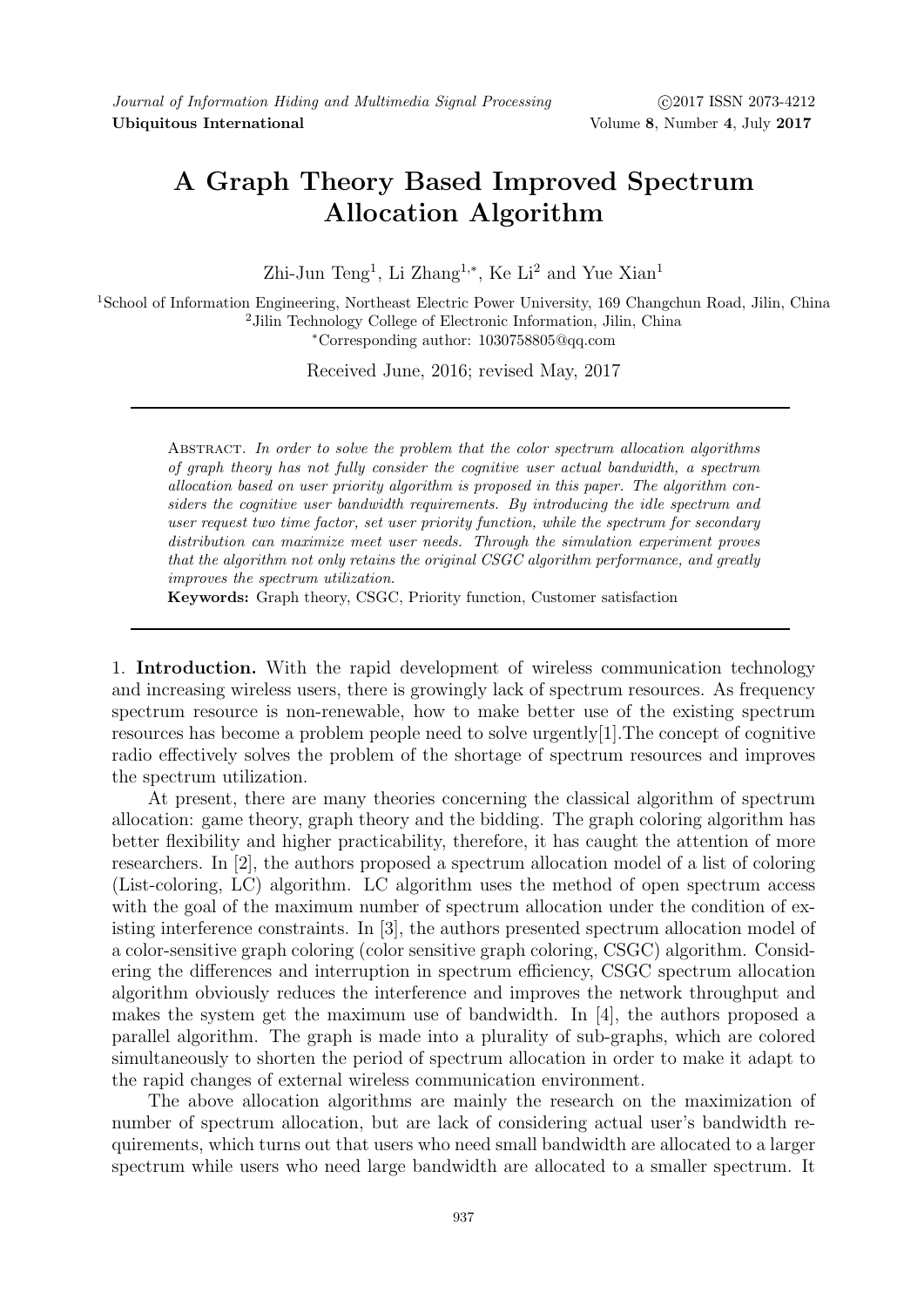can't better meet the needs of users and then results in a serious waste of spectrum resources. Therefore, on the basis of the graph theory, this paper puts forward spectrum allocation algorithm based on user priority. The algorithm introduces two time factors that are respectively called idle spectrum and user demand. When the secondary spectrum distribution takes place, it can meet the farthest demands of users by setting the function of the cognitive users. From the perspectives of resource allocation and users' needs, it not only improves the fairness of spectrum allocation and efficiency of spectrum but also optimize performance of the system.

## 2. Overview of the traditional algorithm CSGC.

2.1. Mathematical description of the algorithm model CSGC. Color sensitive graph coloring algorithm contains idle spectrum matrix, beneficial matrix, interference matrix, and noninterference matrix. Besides those matrixes, the paper also presents the idle time spectral matrix and user demands time matrix.

Supposed there is a cognitive radio system with N cognitive users waiting for allocation of spectrum, the cognitive user is labeled  $n \in [0, N-1]$ . If the reference numeral of available idle spectrum is M, the spatial frequency spectrum is labeled  $m \in [0, M-1]$ . The time of spectrum allocation is very short compared with that of the external environment change. Therefore, we assume that the matrices in a distribution cycle is unchangeable, the matrices are defined as follows[5]:

(1) The idle spectrum matrix L

In the cognitive radio communication system, the authorized users and cognitive users exist at the same time. When authorized users use a spectrum band, the cognitive users cannot use it and we can use the idle spectrum to represents spectrum that a user is not authorized to use in some time.  $L = \{l_{n,m}|l_{n,m} \in [0,1]\}_{N \times M}$ , where N is cognitive users and M is the total number of bands. When  $l_{n,m} = 1$  means the N user can use the M band, on the contrary,  $l_{n,m} = 0$  means the N user cannot use the M band.

(2)The beneficial matrix B

 $B = \{b_{n,m}\}_{N\times M}$ , where  $b_{n,m}$  is the cognitive user N obtained the benefits in the use of the available spectrum M.

(3) The interference matrix C

 $C = \{C_{n,k,m}\}, C_{n,k,m} \in \{0,1\}_{N\times N\times M}$  means the interference cognitive users n and k produced on the m channel at the same time. When  $C_{n,k,m} = 1$  means the cognitive users n and k would produce interference when they use the  $M$  band at the same time. If  $n = k$ , then  $C_{n,k,m} = 1 - l_{n,m}$ , it is only determined by the idle spectrum matrix L.

(4) The noninterference matrix A

 $A = \{a_{n,m}|a_{n,m} \in [0,1]\}_{N\times M}$ , when  $a_{n,m} = 1$  represents that the M band is assigned to the N cognitive user to use. A must meet noninterference conditions:  $a_{n,m} \cdot a_{k,m} = 0$ , if  $C_{n,k,m} = 1$ ;  $\forall n, k < N, m < M$ .

(5)The idle time spectral matrix

 $W = \{w_m\}_{m \in \mathbb{N}}$  represents the idle time of the authorized spectrum m. This article assumes that in a distribution cycle, the idle time of each authorized spectrum does not change.

 $(6)$  The recognitive user's request time matrix T

 $T = \{t_n\}_{N\times 1}$  represents the request time of cognitive user n. This article assumes that in a distribution cycle, the request time of every cognitive user does not change.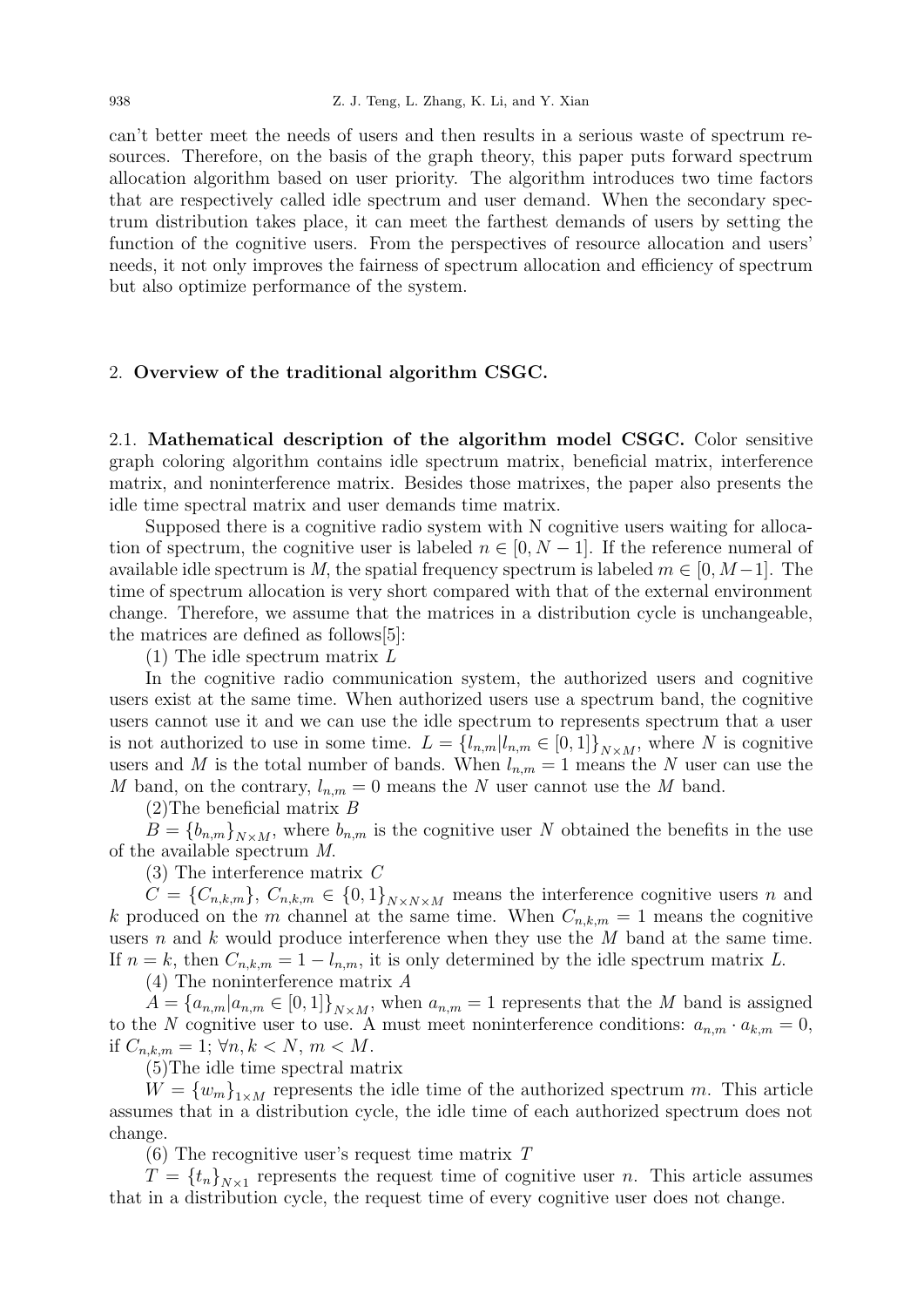2.2. CSGC Algorithm criteria. Max-Sum-Bandwidth[6] are taken as optimized objective function of spectrum allocation. The mathematical expression is:

$$
\max_{A \in \wedge_{N,M}} \left( \sum_{n=0}^{N-1} \sum_{m=0}^{M-1} a_{n,m} \cdot b_{n,m} \right) \tag{1}
$$

Expression(1) is maximized benefit of the spectrum,  $\wedge_{N,M}$  represents a collection of noninterference spectrum allocation matrix A which meets all the conditions.

In this paper, there are Collaborative-Max-Sum-Bandwidth and Non-Collaborative-Max-Sum-Bandwidth, whose corresponding label criteria[7]are as follows:

$$
label_n = \max_{m \in l_n} b_{n,m} / (D_{n,m} + 1)
$$
\n(2)

The criteria of Collaborative-Max-Sum-Bandwidth( CMSB), the corresponding node and color is

$$
color_n = \underset{m \in l_n}{\arg \max} \quad b_{n,m} \tag{3}
$$

Where  $D_{n,m}$  is the number of users who have interference conflicts with cognitive users assigned to the m spectrum who cant use the spectrum m at the same time.

With the label rule of Collaborative-Max-Sum-Bandwidth, the utilization of the spectrum can be improved. The spectrum utilization efficiency can be maximized and the global optimal system performance can be achieved in consideration of the interferences among users in the process of spectrum allocation.

The criteria of Non-Collaborative-Max-Sum-Bandwidth (NMSB), label and color expressions for the corresponding node are

$$
label_n = \max_{m \in l_n} b_{n,m} \tag{4}
$$

$$
color_n = \underset{m \in l_n}{\arg \max} \quad b_{n,m} \tag{5}
$$

The label rule of Non-Collaborative-Max-Sum-Bandwidth does not consider the interferences among users. There are Non-cooperative relationships among users, each user is selfish and only thinks about its own benefit and ignores the resulting impact on the entire system.

3. The improved CSGC Spectrum allocation algorithm based on the user priority. In the process of spectrum allocation, the interference relationship determines the benefits cognitive users obtain[8].In order to avoid interference and conflict, color sensitive graph coloring spectrum allocation algorithm is proposed. It greatly reduces interference[9], but does not consider the users' requirements. The paper adopts the thought of color sensitive graph coloring and takes users' needs into account, and then presents an improved CSGC spectrum allocation algorithm. The basic idea of the algorithm is to take Max-Sum-Bandwidth as the optimal objective function of the color sensitive graph coloring spectrum allocation. At the same time, in consideration of the cognitive users' spectrum requirement, customer satisfaction is put forward. Set users' priority function according to the cognitive users' satisfaction of the current spectrum allocation. Spectrum reallocation is carried out according to the priority of users' spectrum requirements.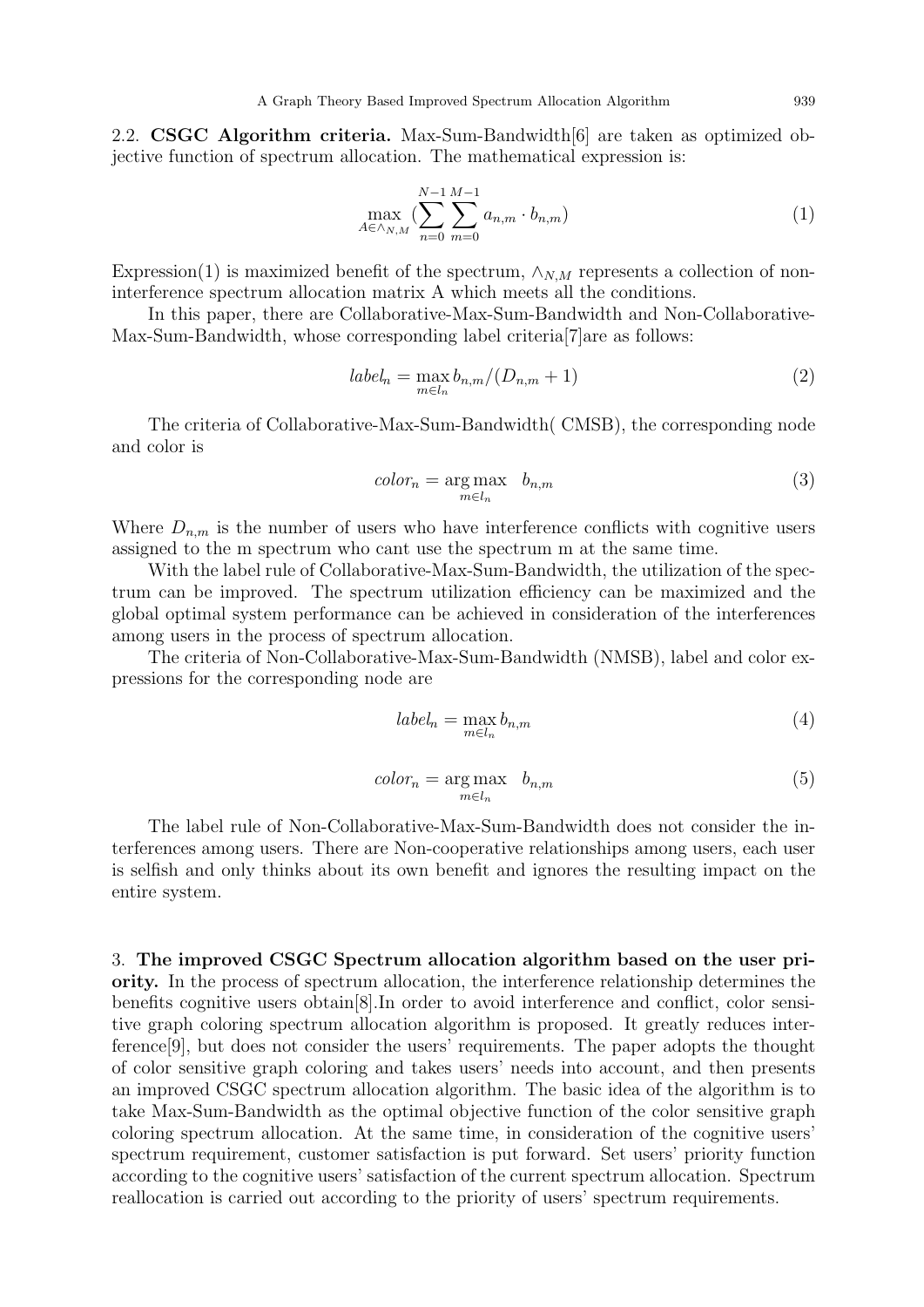3.1. Users' satisfaction  $s_n$ . Cognitive user satisfaction is closely linked with users' needs, influences the stability of the system and determines whether this system is optimal. This paper presents the concept of customer satisfaction, which is used to measure whether the cognitive users' needs are met. Set user priorities based on users' satisfaction and reallocate the spectrum to meet the demand of more users, which improves spectrum utilization. User satisfaction is the cognitive users' satisfaction degree to the current spectrum allocation [10].Customer satisfaction to the current spectrum allocation for cognitive user satisfaction. User satisfaction is defined as the proportion of idle spectrum time to user's demand time, namely

$$
s_n = w_n / t_n \tag{6}
$$

As it can be seen from the above equation, when  $s_n \geq 1$ , the user's needs are met, the higher the proportion of idle time to cognitive user's time is, the higher users' satisfaction degree is; When  $0 \leq s_n < 1$ , which means the user's needs are not met, the lower the proportion of idle time to cognitive user's needs(demands) time is, the lower the user's satisfaction is.

## 3.2. The priority of the user  $p_n$ .

$$
p_n = 1/s_n \tag{7}
$$

When the user's needs are satisfied, the user satisfaction degree is high, the corresponding spectrum allocation priority level becomes low. On the contrary, user's satisfaction is low, and spectrum allocation priority is high.

3.3. The improved CSGC algorithm description. In this paper, the algorithm is divided into two stages. In the first stage, Max-Sum-Bandwidth is taken as a target and spectrum is allocated for the first time. In the second stage, if some users needs cannot be satisfied, spectrum is allocated again according to user's priorities.

In improved CSGC algorithm, in the first stage of spectrum allocation, the label of each node (label) is marked on label rules. Each label corresponds to one frequency band. In each allocation select the node with the largest label value, and then assign the corresponding spectrum to the node. Update topology and delete the users who have conflicted with users who gained spectrum in the list of available spectrum. At the same time, delete lines of nodes in the same color. It will have to meet the requirements of users to temporarily exit the distribution. When updating the topology is done, the neighbor node of each node will also change. So limited situation of node interference has been changing, and the label value of the correlative node and limited interference matrix have also been updated. If free spectrum list is not empty, the spectrum allocation is done in the second phase. According to users' satisfaction of current spectrum allocation in the first phase, users will get priority. Spectrum is allocated again according to the priority from high to low. First of all, allocate the users with the highest priority. Once the users' requirements are satisfied, reduce its priority. If many cognitive users have the same priority the spectrum is allocated to the cognitive users who have the least nodes. If the graph is empty, the distribution in this cycle is over.

The algorithm process is shown in figure 1.

4. Algorithm simulation and analysis. This paper uses the MATLAB simulation software and simulates the improved CSGC algorithm and traditional algorithm. Take the Collaborative-Max-Sum-Bandwidth criteria and Non-Collaborative-Max-Sum-Bandwidth criteria and analyze the allocation target of the algorithm. Parameters are shown in table 1.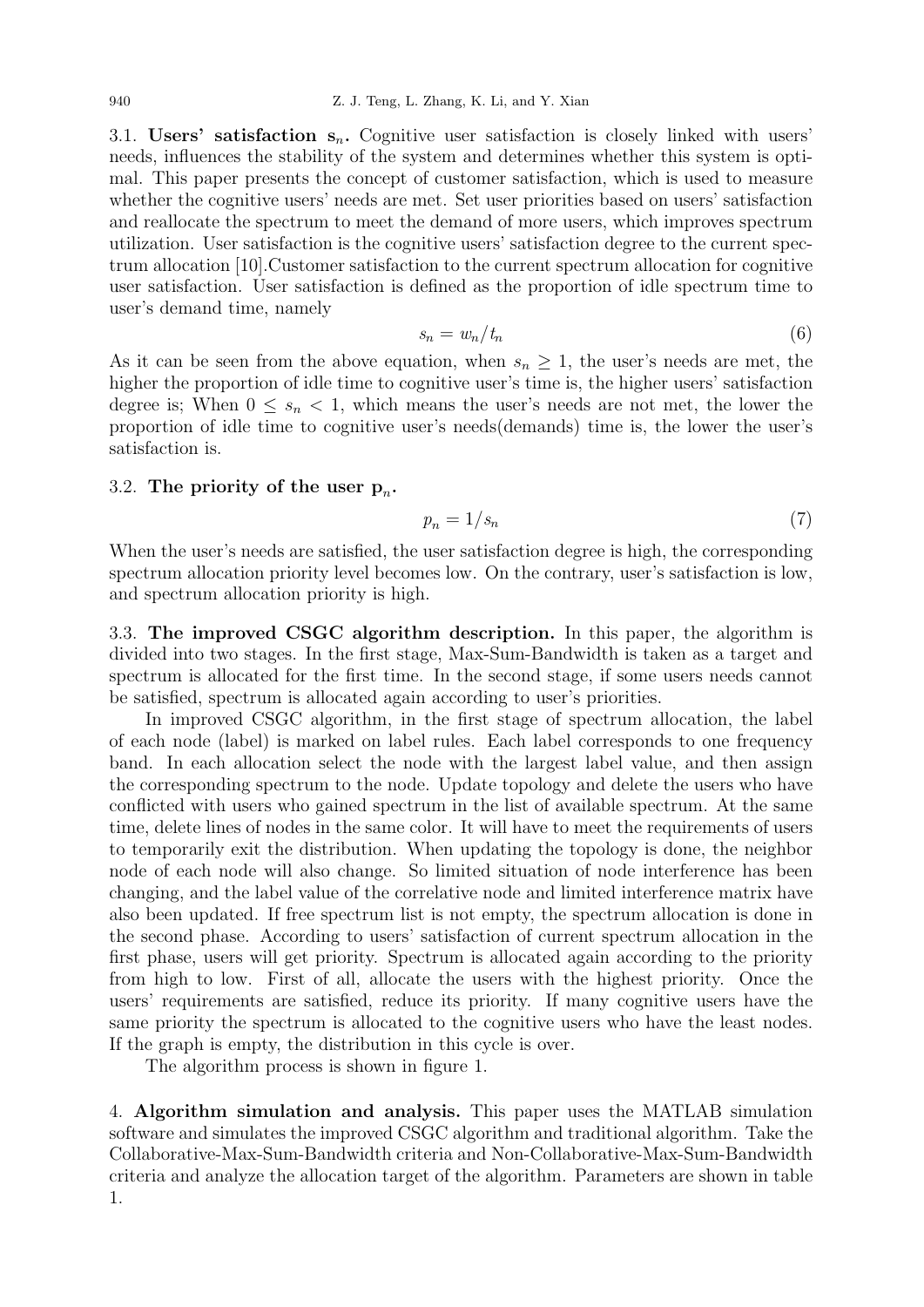

Figure 1. Flow chart of algorithm

| Parameter                                        | Reference                                                    |
|--------------------------------------------------|--------------------------------------------------------------|
| Distribution area $/m^2$                         | $10 \times 10$                                               |
| Main users                                       | 20                                                           |
| Cognitive users $n$                              | 4.6                                                          |
| Spectrum number $M$                              | 10                                                           |
| The maximum radiation from the primary user $/m$ | 2                                                            |
| User radiation range $/m$                        | 1,4                                                          |
|                                                  | According to the six of IEEE802.22 level evenly distributed, |
| the beneficial matrix $B$                        | 3025, 4537.5, 6050, 9075, 12100,                             |
|                                                  | 13612 (The unit bit/period)                                  |
| the idle spectral matrix $L$                     | Randomly generated 0, 1 binary matrix                        |
| the interference matrix $C$                      | Randomly generated 0, 1 binary symmetric matrix              |
| user's needs (demands) time matrix $T$           | Randomly generated line matrix                               |

Table 1. Simulation parameter settings

According to the implementation of algorithm and the simulation parameters. When the number of users is fixed, the number of channels ranges from 5-30 in turn. Simulate 20,000 times, compare the performance of the improved CSGC algorithm and traditional algorithm under the CMSB and NMSB criterion. The simulation results are shown in figure 2 and 3.

Figure 2 and 3 shows curves of overall system efficiency and spectrum amount in the way of cooperation and non-cooperation.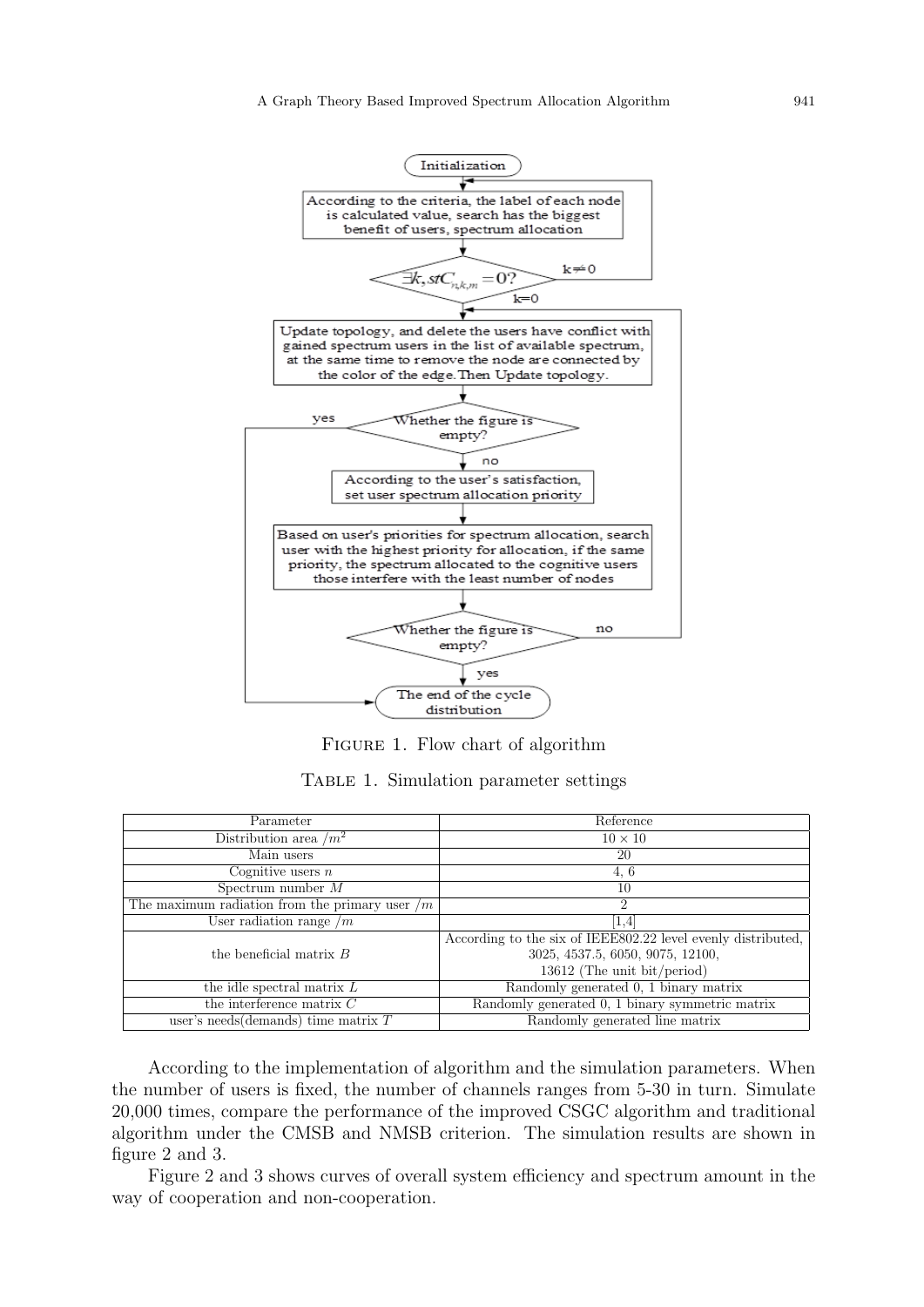

Figure 2. The total benefits under the rule of Collaborative-Max-Sum-Bandwidth if the number of users unchanged



Figure 3. The total benefits under the rule of Non-Collaborative-Max-Sum-Bandwidth if the number of users unchanged

The figures show that if the number of users is fixed, system efficiency increases according to the growth of spectrum number. With the increase in spectrum number, the total system efficiency in the new algorithm does increase significantly. Under cooperative and non- cooperative principles, the system performance of new algorithm has increased by about 31% and 25% compared with the traditional CSGC algorithm. According to the implementation process of the algorithm and the simulation parameters settings, When the number of channels is fixed, users choose the number from 5-20 in turn, simulate 20,000 times. Compare the performance of the improved CSGC algorithm with traditional algorithm under the CMSB and NMSB criterion. The simulation results are shown in figure 4 and 5.

Figures 4 and 5 show the changing curves of cognitive users' number and system overall benefits in two kinds of collaborative approaches. In the figures, under certain number of channels, users' requirements go up and the total system benefits become low with the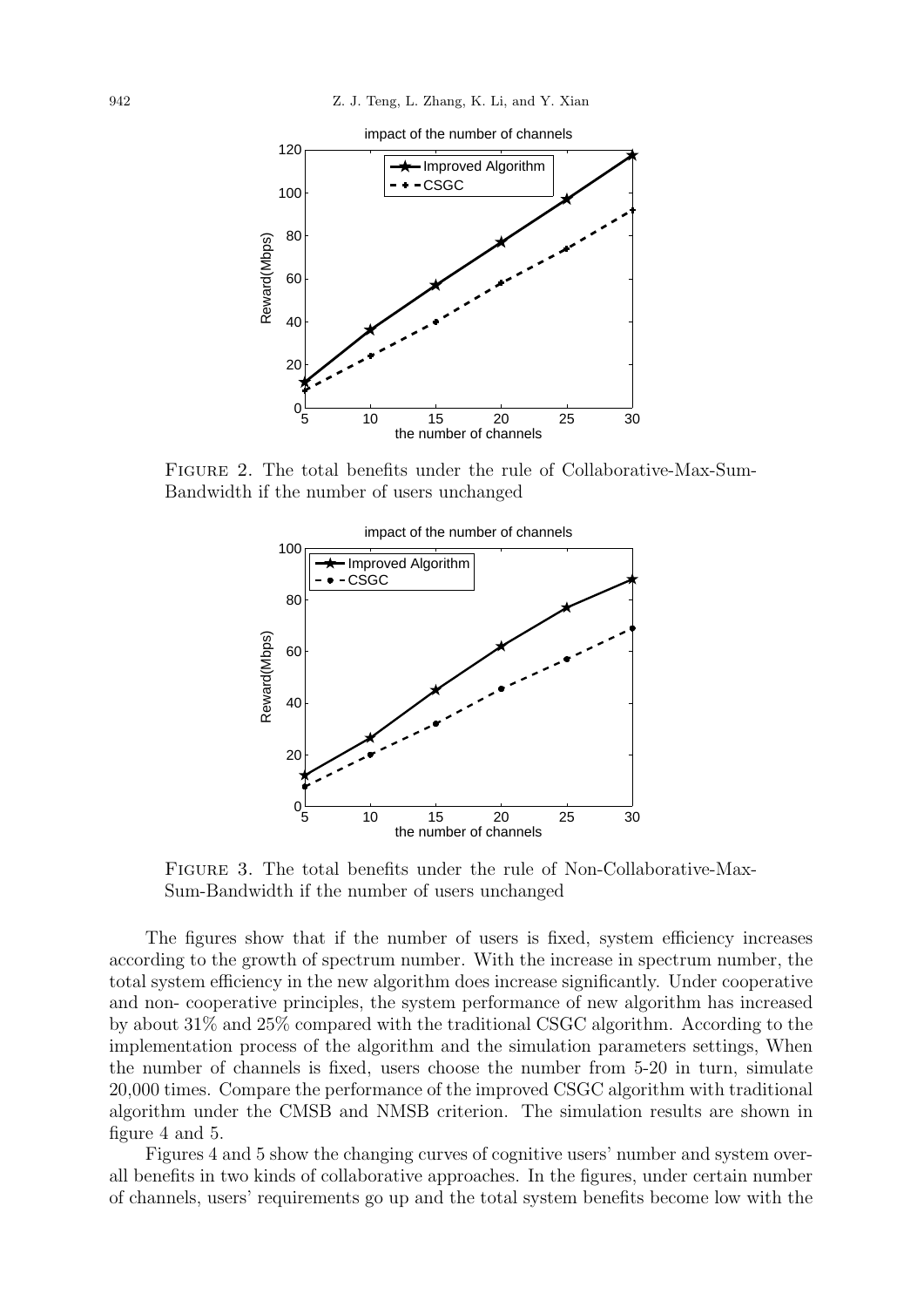

Figure 4. The total benefits under the rule of Collaborative-Max-Sum-Bandwidth when the number of channels is unchanged



Figure 5. Total benefits under the rule of Non-Collaborative-Max- Sum-Bandwidth when the number of users is unchanged

increasing number of cognitive users. The total system benefits are obviously higher in the new algorithm than in traditional algorithm. In other words, in the same bandwidth, improved algorithm can support more cognitive users' access. In the cooperative and non-cooperative conditions, the new algorithm shows the high performance.

5. Conclusions. On the basis of in-depth study of classical graph theory model, this paper proposes an improved CSGC spectrum allocation algorithm from the perspective of cognitive users' demand. The algorithm makes rapid secondary spectrum allocation considering the user's demand. The analysis of simulation results shows that the improved algorithm can better meet the needs of the current cognitive users and improve the efficiency of spectrum allocation system compared with traditional CSSC algorithm.